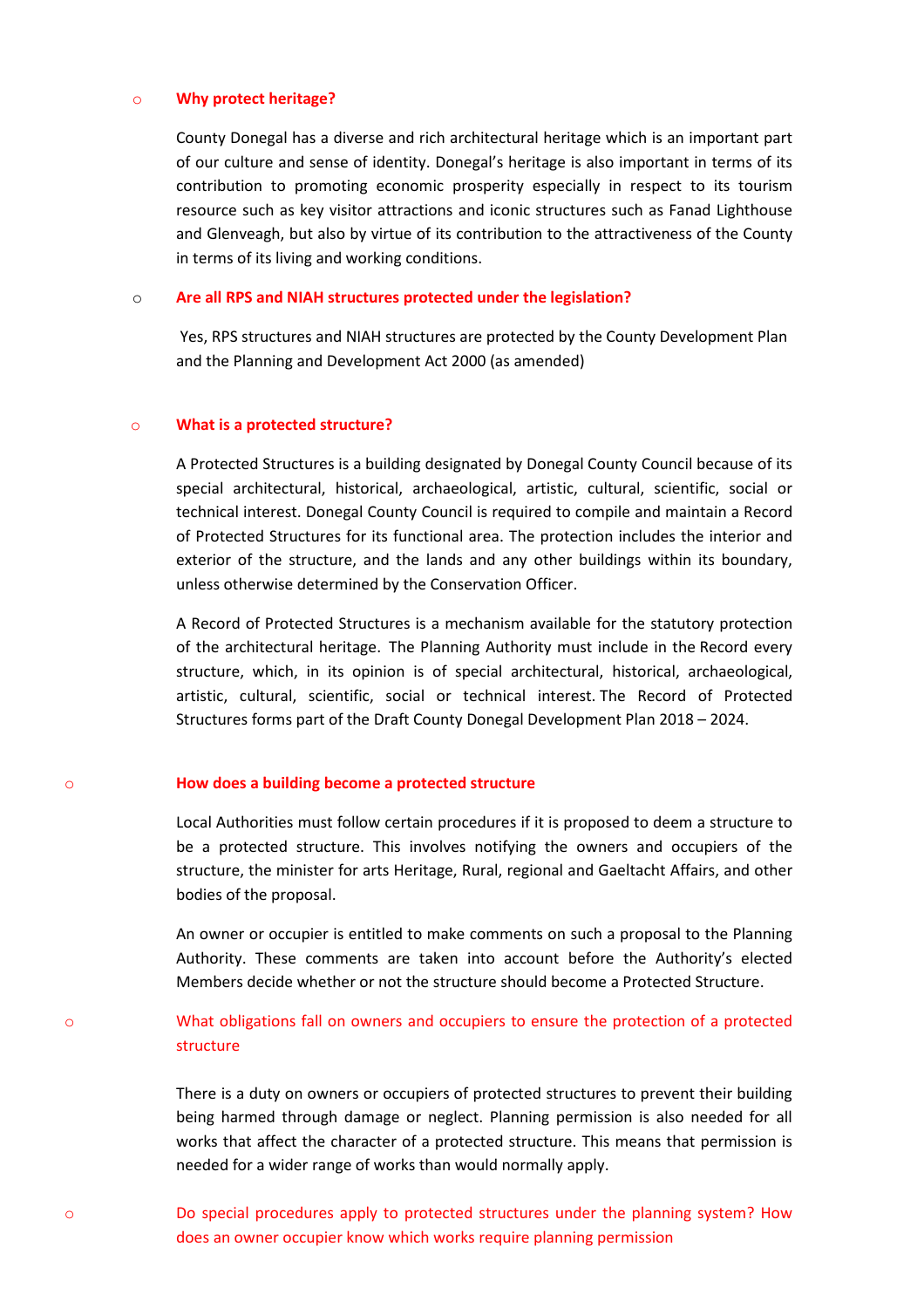Protected structure status does not preclude development or alteration. However it does require the owner occupier to consult with the planning authority, either through pre-application discussions, planning application process or declaration, to ensure that elements that make the structure significant are not lost during the development.

If works are proposed to a protected structure a planning application is made in the usual way. However, there are some additional requirements. Because it is necessary for an application to show how a proposed development would affect the character of the structure, the application may need to be more detailed than an ordinary application and include extra drawings, photographs and other material to explain the proposals.

Certain works that are normally considered exempted development may require planning permission when taking place on a protected structure, if those works would affect the character of the structure or any element of the structure that contributes to its special interest. An owner or occupier of a protected structure may ask the planning authority for a declaration indicating the types of works that could be carried out without materially affecting the character of the structure.

### o Section 57 declaration

Owners or occupiers of a Protected Structure may request a 'declaration' under Section 57 of the Act. The purpose of this declaration is for Planning Authorities to clarify in writing the kind of works that would or would not materially affect the character of the structure or any element of the structure which contributes to its special interest.

The issuing of a declaration is a service that the Planning Authority provides at no cost to the owner or occupant of a protected structure. The Planning Authority has twelve weeks from the receipt of a request for a Section 57 to have it completed.

## o Section 5 Declaration

Under Section 5 of the Planning and Development Act 2000 (as amended) any person, on payment of the prescribed fee, may request in writing from the planning authority a declaration as to what in any particular case is or is not exempted development within the meaning of the Act. The person shall provide to the planning authority any information necessary to enable the authority to make a decision on the matter.

### • Development in ACA's

An architectural conservation area (ACA) is a place, area, group of structures or townscape, taking account of building lines and heights, that is of special architectural, historical, archaeological, artistic, cultural, scientific, social or technical interest or that contributes to the appreciation of a protected structure, and whose character it is an objective of a development plan to preserve.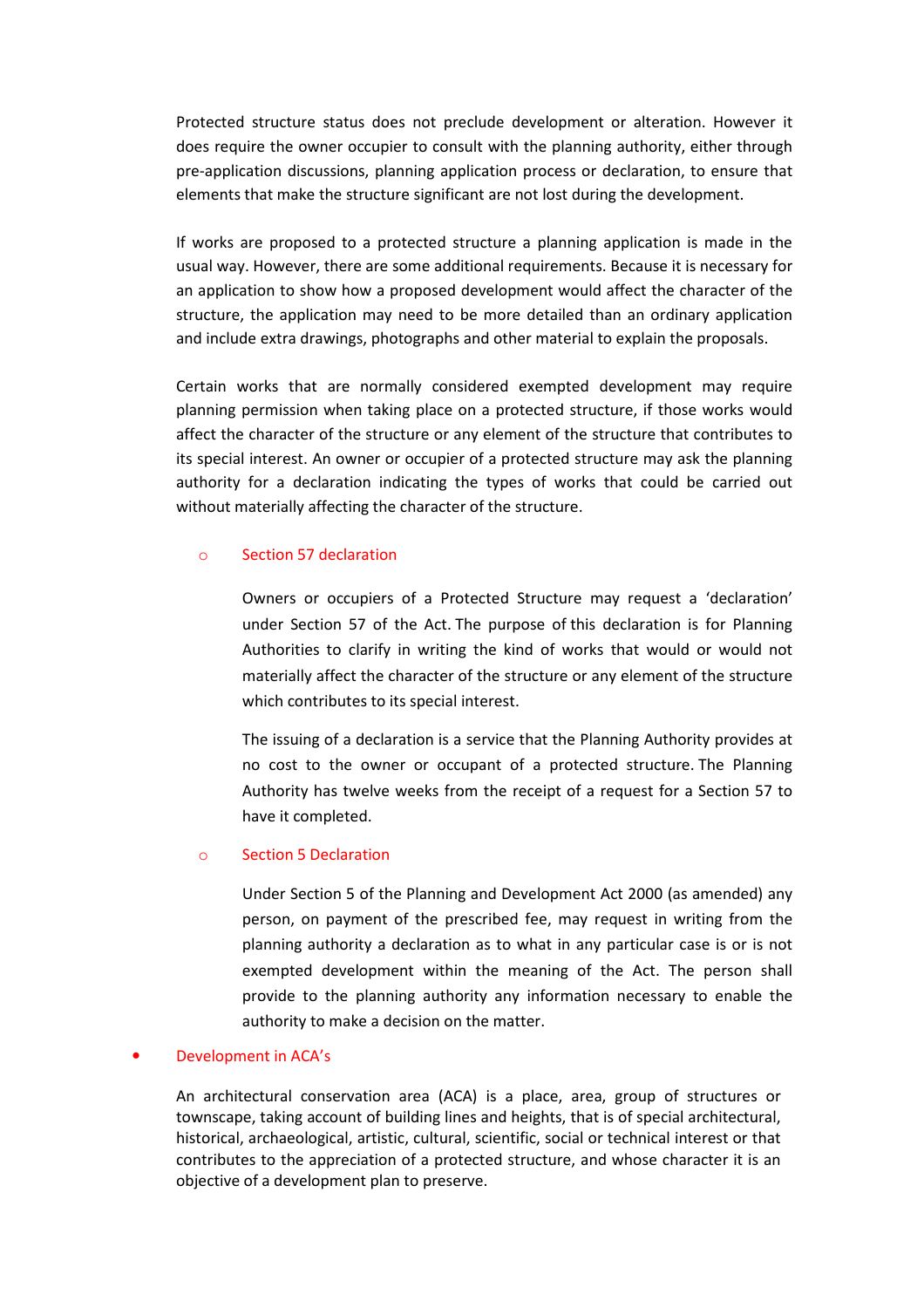There are presently two Architectural Conservation Areas in county Donegal one in Letterkenny and one in Bundoran. Policies in relation to these areas are laid out in the Draft Tier 2 local area plan.

Any works that would affect the special character of an ACA require planning permission, even works that would normally be exempt from planning permission. In particular this can mean any works that impact on the external appearance of structures, such as changes to roofing material, windows, boundary walls or construction of new features such as porches or extensions.

You should consult the area planner or Donegal Conservation officer is there is any doubt as to whether or not planning permission is needed.

o Links to policies on ACAs in Letterkenny and Bundoran

### o Are there any grants?

- Built Heritage Investment Scheme 2018 (copy from current webpage)
- Structures at Risk 2018 (copy from current webpage)
- Grants available from other sources
	- Irish Georgian Society The Irish Georgian Society has run a conservation grant scheme for the past number of years. The grant programme provides financial support for works to structures of significant architectural merit. Further information on the grant scheme you can check the Irish Georgian Society's webpage http://www.igs.ie/updates/article/igs-conservationgrants-programme-2017
	- Heritage Council The Heritage Council run grant schemes usually on an annual basis. For further information you can check the heritage Council webpage http://www.heritagecouncil.ie/funding
	- Thatching Grant The Department of Housing, Planning and Local Government offers small grants towards the cost of renovating thatched roofs of owner occupied houses. For more information on this scheme you can check the Department's webpage on http://www.housing.gov.ie/housing/grantsfinancial-assistance/thatchinggrant/thatching-grants

### o Do planning authorities have special powers in relation to protected structures?

The Planning Authority now has greater powers under the Planning & Development Act 2000 (As Amended) to ensure the protection of structures listed on the Record of Protected Structures.

However, these powers are generally only used in exceptional circumstances when all other avenues have failed. The Planning Authority may:

- $\circ$  Require an owner or an occupier of a protected structure to carry out works if it considers that the structure is or may become endangered
- o Require an owner or an owner of a protected structure to carry out works if it considers that the character of the structure ought to be restored
- $\circ$  Acquire, by agreement or compulsory, a protected structure if it considers that this is desirable or necessary in relation to the protection of the structure